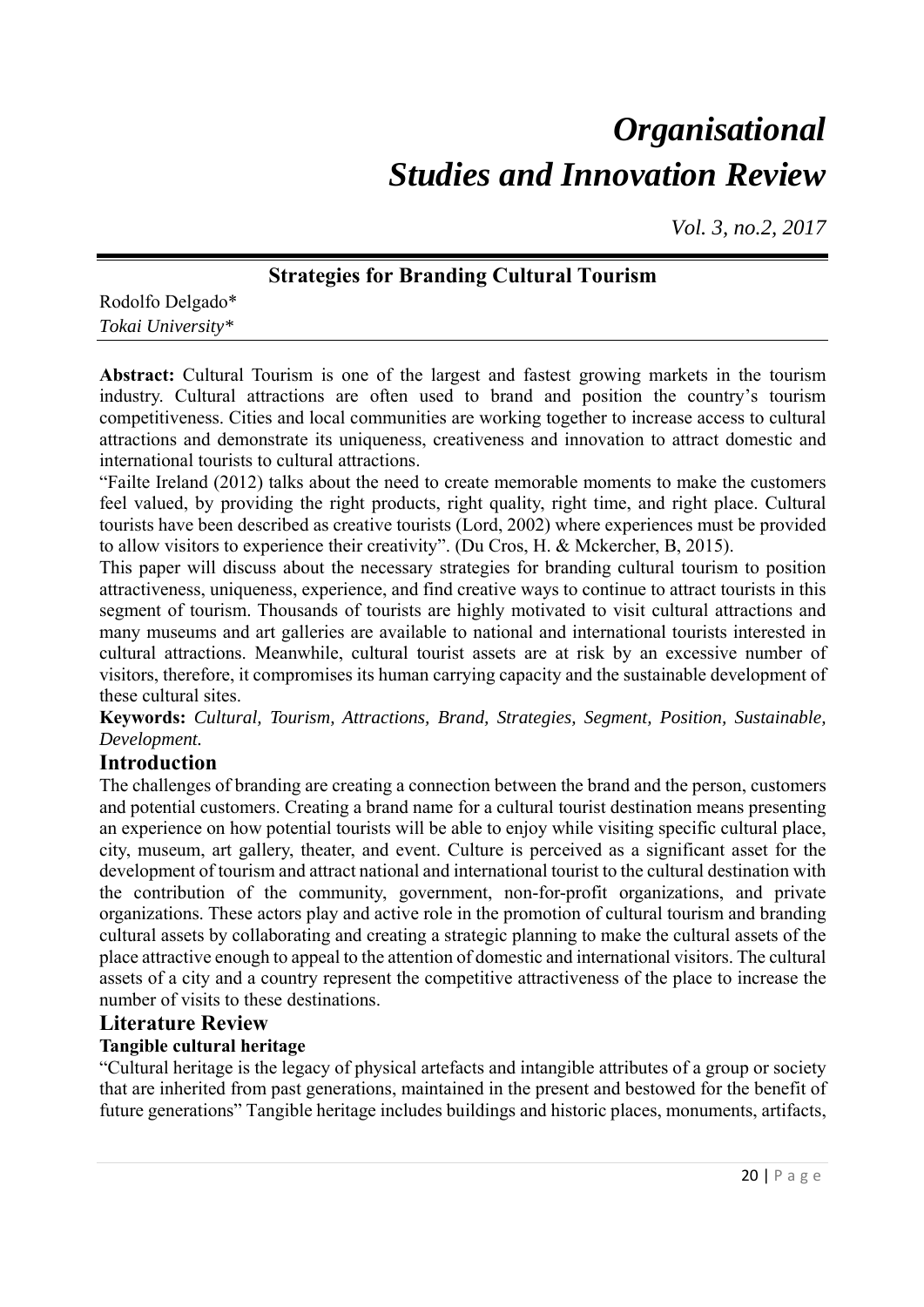etc., which are considered worthy of preservation for the future. These include objects significant to the archaeology, architecture, science or technology of a specific culture.

Objects are important to the study of human history because they provide a concrete basis for ideas, and can validate them. Their preservation demonstrates recognition of the necessity of the past and of the things that tell its story. Preserved objects also validate memories; and the actuality of the object, as opposed to a reproduction or surrogate, draws people in and gives them a literal way of touching the past. This unfortunately poses a danger as places and things are damaged by the hands of tourists, the light required to display them, and other risks of making an object known and available" (UNESCO, 2017).

Du Cros, and Mckercher, (2015) discussed how the cultural management of tangible heritage should aim to search for the values of the community and desire to protect its own cultural assets to share with future generations. Investigation, and documentation represent very important aspects to help communities to create capacity for developing cultural touristic products as an initiative of the community.

### **Intangible cultural heritage**

"Museums, cultural community centers and institutes, among other from the public and non-forprofit sectors, have been at the local level in the increasing systematic approach to safeguarding intangible cultural heritage (ICH). Although the development of widely adopted management approaches is still in its early stages, overall is appears the most countries seem to have adopted a three stage approach comprising:

- 1- Involvement of communities;
- 2- Documentation and development an inventory
- 3- Building capacity within communities to continue transmission of ICH" (Du Cros, Mckercher 2015).

Du Cros, and Mckercher (2015) discussed how the intangible manifested through performance, festivals, handicrafts, listening storytellers, food-tasting, local markets, and promotes deeper engagement to understand the local culture.

#### **The Art of Branding**

The art of branding a cultural destination success will be based on presenting the uniqueness, experience, and creativity of the place and specific cultural traditions and customs that cannot be found in specific destination.

"A brand is a set of associations linked to a name, mark, or symbol associated with a product or service. The difference between a name and a brand is that a name doesn't have associations; it is simply a name. A name becomes a brand when people link it to other things. A brand is much like a reputation" (Tybout, 2005).

Cultural assets are considered tourism products which can become part of a brand name. If cultural assets are tourism products, the key of branding the cultural tourism products relies on the promotion of the benefits, uniqueness, and experiences that tourists can enjoy while visiting the cultural destinations.

### **Presenting Cultural Experience in the destination**

Reading an article about a cultural destination experience in a specific country will get the reader interested about the value added that the place has to offer, uniqueness represents an essential element to position the destination in the minds of potential travelers. The cultural attractions can be the heritage of the destination and creating a connection between cultural tourism and potential visitor represents the first step to get the traveler engage in traveling to the cultural destination.

### **Generating Demand**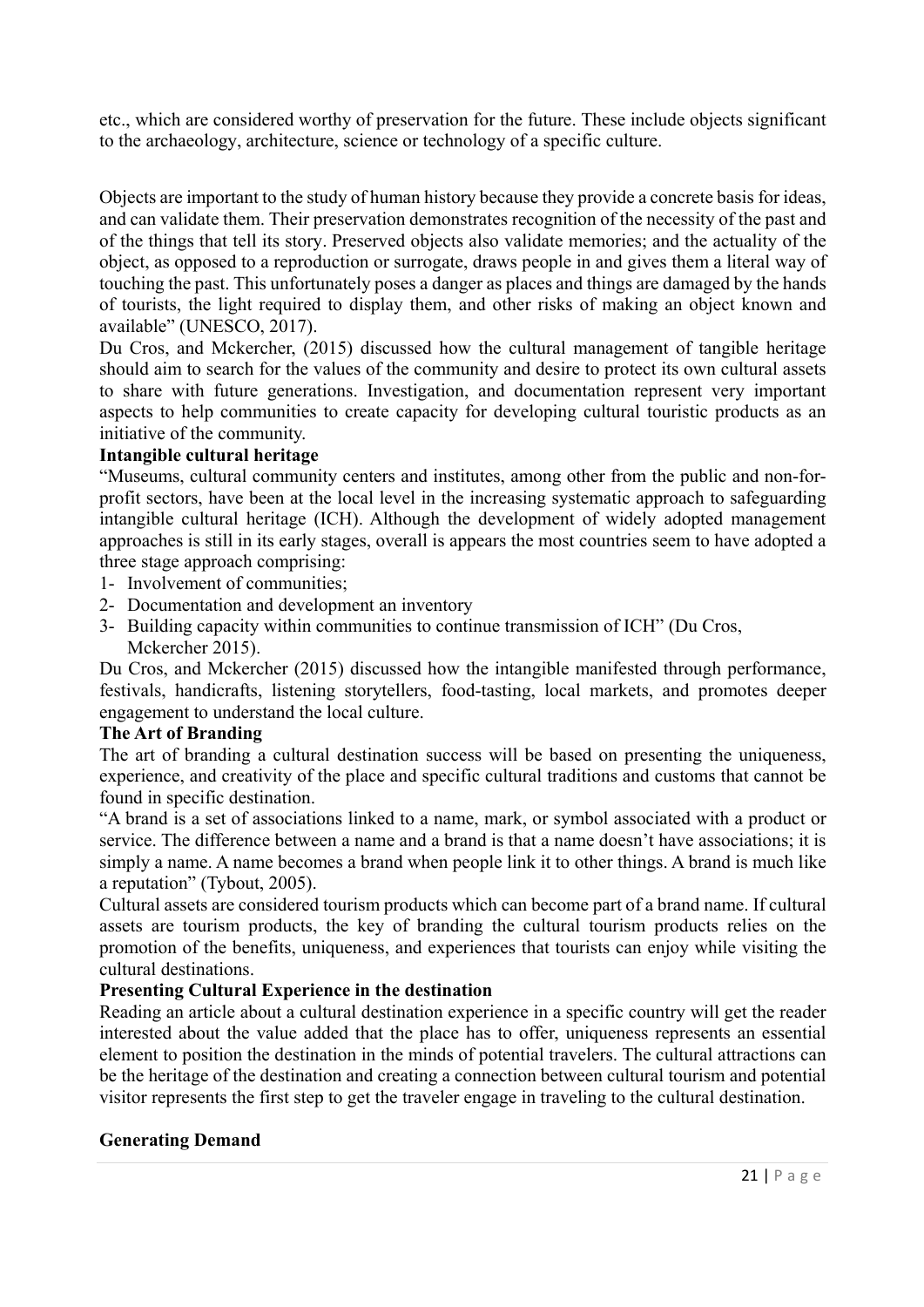One of the challenges of the cultural destination is generating demand. The brand name will appeal to the intellect, emotion, and value-added of the unique cultural experiences that can be explore in the destination. The aim of the brand is to present the history of the culture, traditions, and customs that potential travelers can be able to explore.

### **Specialize on specific cultural promise**

The brand name should express the specific benefit of visiting the cultural destination. In other words, specializing on a cultural benefit and attractiveness that the destination can offer and create an experiential promise if visited.

## **Collaboration**

"Creating effective collaboration is also a challenge because the tourism and cultural sectors often seem to be speaking a different language. This is largely to do with the culture of the two sectors, because the tourism sector is largely commercial, whereas the cultural sector often has a non-profit ethos" (OECD, 2009).

Collaboration present some challenges because the actors involve find no value in contributing with each other to develop tourism. In one hand, the public organizations are in charge in looking after the interests of the residents and citizens. On the other hand, the private sector is interested in growing their businesses and maximize its profitability.

Meanwhile, the public, private, and non-profit organizations can come together to increase the brand's value. The community is also an important actor, but unfortunately sometimes, it is not being taken into account to determine what is best for its own future. Therefore, it does not contribute to the sustainability of the brand and the corresponding ethics and corporate social responsibility that it can provide to its residents.

## **Sustainability of cultural tourism sites**

The sustainability of cultural tourism brand will depend of the contribution it makes to its residents and citizens and how its community promotes the sustainable development of it. The tourists' visits will contribute to the sustainable development of the cultural tourists' destinations.

### **Positioning**

Brands have a remarkable ability to impact the way people view products. Consumers rarely just see a product or service; they see the product together with the brand. As a result, how they perceive the product is shaped by the brand. Advertising has the role of positioning the cultural tourism destination in the minds of national and international tourists. Innovative cultural tourism destination marketing and advertising are boosting the competitiveness of a cultural destination by presenting the cultural assets of the destination.

# **Segmentation**

"As Lilien and Rangaswamy (2003) put it: Segmentation is best viewed as the first step in a threestep process of segmentation, targeting, and positioning (STP). Segmentation groups customers with similar wants, needs and responses. Targeting determines which groups a firm should try to serve (and how). Positioning addresses how the firm's product will compete with others in the target segment" (Dolnicar, 2012).

"Hooley, Saunders, and Pierce (2004), in their book on marketing strategy, propose a few basic principles to guide marketing action:

Principle 1: Focus on the customer

Principle 2: Only complete in markets where you can establish a competitive advantage

Principle 3: Customer do not buy products (they buy solutions to their problems).

Principle 4: Marketing is too important to leave to the marketing department.

Principle 5: Markets are heterogenous.

Principle 6: Markets and customers are constantly changing" (Dolnicar, 2012).

### **Marketing**

"Marketing is defined as a social and managerial process by which individuals and groups obtain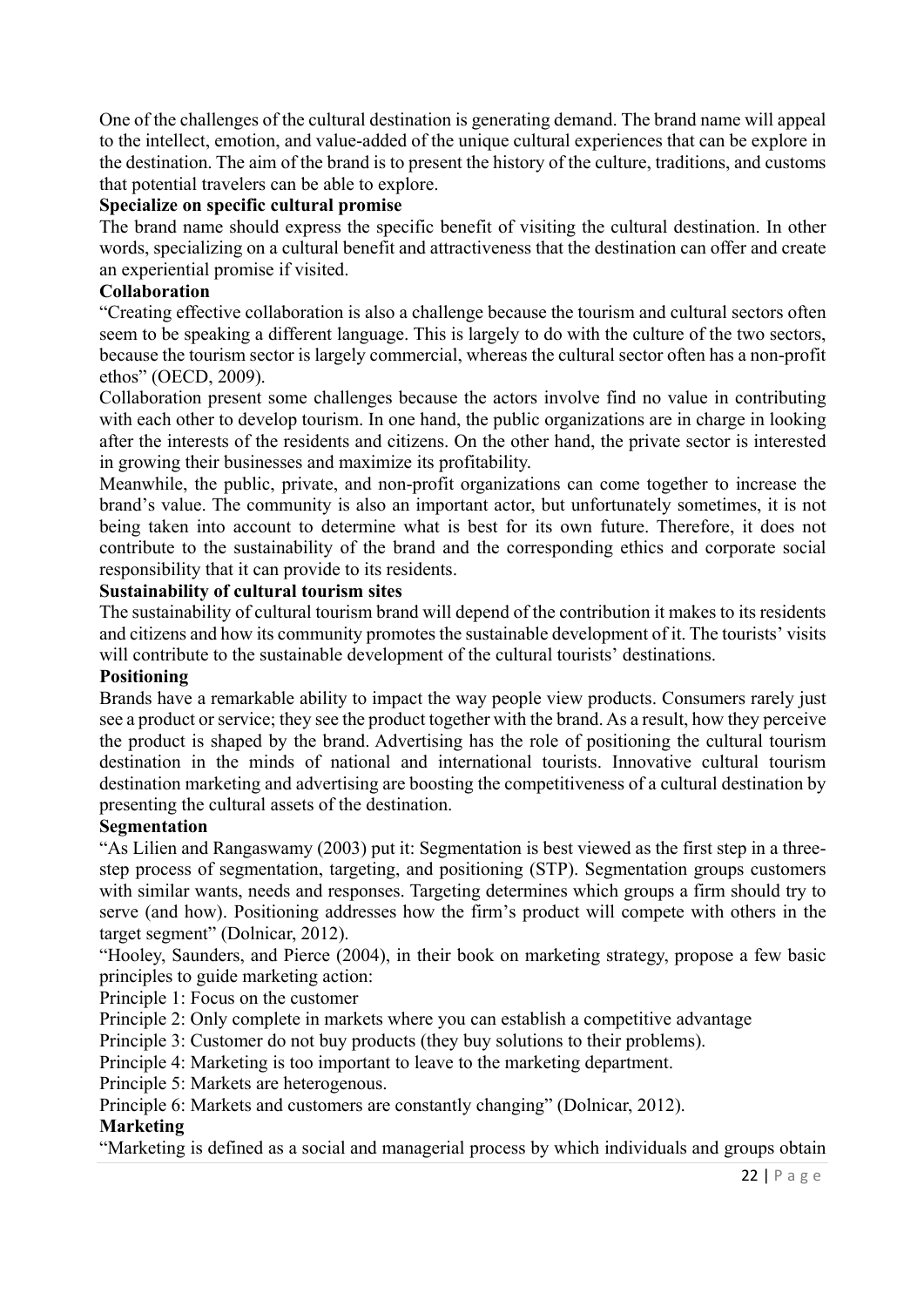what they need and want through creating and exchanging products and value with others" (Kotler and Armstrong 2003).

"Many of the adverse impacts noted in cultural tourism are a direct result of the failure to adopt a marketing management perspective, rather that because of adopting one. As a result of failure to identify clearly the core product, the target market, financial, and non-financial objectives, and a plan of action to achieve them, mixed messages can be sent to the travelling public" (Du Cros, Mckercher 2015).

"Destination which lack a richly built heritage need to find new means of competing with those that do" (Richards and Wilson, 2007).

## **Challenges**

"Three key challenges emerged from the study: cash, consistency, and clutter. These are the "three C's" of branding". Executives need to deliver short-term financial results, but brands are long-term assets" (Tybout, 2005).

Du Cros, and Mckercher, (2015) discussed how the greatest challenge for ICH is how to promote cultural assets that are private and personal at the same time and can be market to tourists.

#### **Tourism Carrying Capacity**

"The definition-assessment and implementation of Tourism Carrying Capacity (TCC) needs to be considered as a process within a planning process for tourism development. These two processes are parallel and complementary and can provide a general framework guiding local community, planners, and decision-makers. This framework consists of principles, goals, objectives, and policy measures regarding tourism development in an area based on the area's distinctive characteristics/features respecting local capacities to sustain tourism. Setting capacity limits for sustaining tourism activity in a place involves a vision about local development and decisions about managing tourism. These should be carried in the context of democratic community strategic planning, which requires participation of all major actors and the community at large. Consultation with relevant stakeholders is a key issue at all stages. The whole process is dynamic and cyclical" (Coccossis, H., & Mexa, A., 2002).

### **Sustainable development of brands and Corporate Social Responsibilities**

"Corporate Social Responsibility (CSR) can make a significant contribution towards sustainability. According to the definition of the European Commission, CSR is "*a concept whereby companies integrate social and environmental concerns in their business operations and in their interaction*  with their stakeholders on a voluntary basis". CSR is part of the Europe 2020 strategy for smart, sustainable and inclusive growth (European Commission). It is important to point out that CSR measures are voluntary and should therefore exceed legal regulations (e.g. environmental regulations, employment rights, etc.). Furthermore, it is a multi-stakeholder concept where dialogue between the stakeholders plays a major role. In this context, stakeholders are not only beneficiaries but also partners in developing and implementing CSR projects for businesses" (ECM, 2017).

### **The legal environment**

"Government at a variety of levels in many countries may increasingly impose taxes, laws, and other restrictions upon travel-related commerce, as part of their political, social, economic, and ecological agendas" (Wang, 2011).

# **Discussion**

### **Accessibility**

It represents an important aspect to boost the brand name as a cultural destination, because more people will be able to visit the cultural assets. Meanwhile, if it is difficult to access the cultural destination people will not visit as much because the cost and length to reach the destination. **Creativity**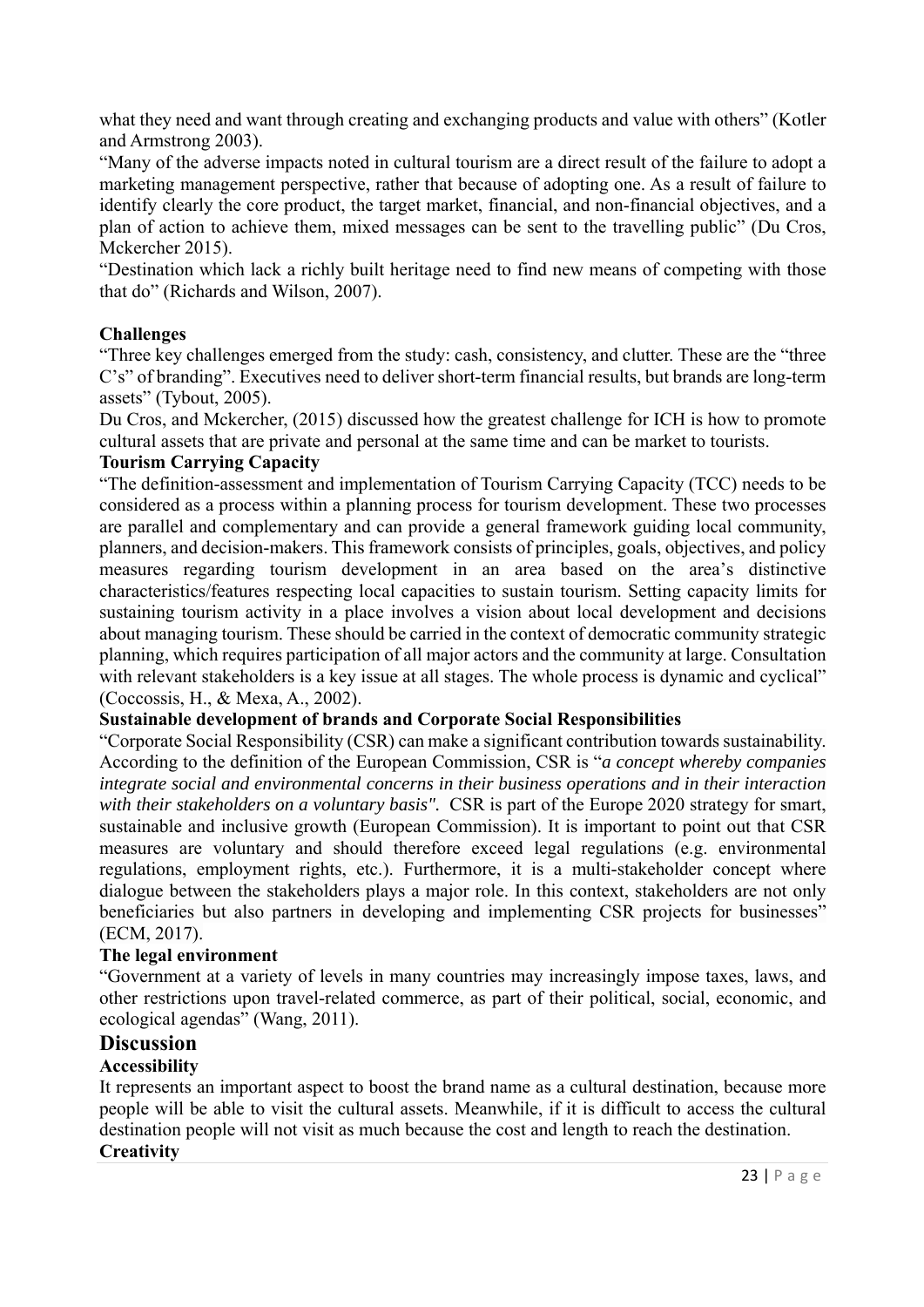Creativity has become a more important element in regional development strategies because: The rise of symbolic economy privileged creativity over cultural products.

Regions and cities have increasingly used culture as a form of enhancement and therefore need to find new cultural products to create distinction in an increasingly crowded marketplace.

### **Simplicity**

The brand name should present simplicity on its message, its slogan is easy to remember, an image position the destination as a must see cultural destination. It is important to keep in mind what is the target market that it is appealing to. It is not about the culture it is about the experience, therefore, selling the experience is key to attract potential tourist and interest in the cultural assets.

## **Challenges**

It takes time to develop a brand name or reputation of the cultural tourist destinations. Brand names need to be managed well to guarantee longevity.

It is essential that the brand name provides consistency with its promise. In other words, the brand must fulfill the benefit, uniqueness, and creativity it promotes.

There is a lot of competition among cultural tourism destination, and potential tourists are constantly exposes to thousands of advertisements and promotion of cultural assets which are constantly competing, therefore, creating distinction.

### **Tourism Carrying Capacity**

Tourism carrying capacity contributes to define the planning, goals, objectives, and the policies of the development of the tourism cultural product and establish sustainable tourism parameters to protect the cultural assets.

Human carrying capacity refers to the number of people that can visit a place at the same time. For example, some cultural assets have a limited number of people can visit the cultural attraction at the same time.

### **Sustainable development of brands and Corporate Social Responsibilities**

Cultural tourism destination and promoters should actively participate in developing tourism cultural products based on the corporate social responsibility and demonstrate how the preservation and/or promotion of the cultural assets will make a contribution to the social, economic and environmental needs of the community, city, and country.

#### **The legal environment**

In one hand, laws and legislations can contribute to increase the number of national and international tourists and local communities by facilitating easy access to these destinations. In the other hand, strict laws, and legislations can affect and restrict the access of international tourism to these destinations.

### **Marketing**

Marketing represents an essential tool to boots branding of cultural tourists' destinations. It contributes to the development of the cultural tourist destination by giving promotion to diverse cultural assets to attract domestic and international tourists. Marketing is not an isolated effort and it can create an opportunity for the community, government, non-for-profit organizations, and companies to come together contribute to sustainability of the cultural assets of tourist destinations. Marketing strategies contribute to branding and image development, Internet platforms provide information to national and international tourists, travel organization can create joint ventures to share tour operations, organizations can create new cultural tourists' destinations by creating cultural events in several regions in the destination, discount coupon to cultural sites can increase the interest to new creative and cultural sites.

It is necessary that the cultural tourist destination follow the rules, and laws of the country to successfully brand the tourists products to national and international tourists.

### **Conclusion**